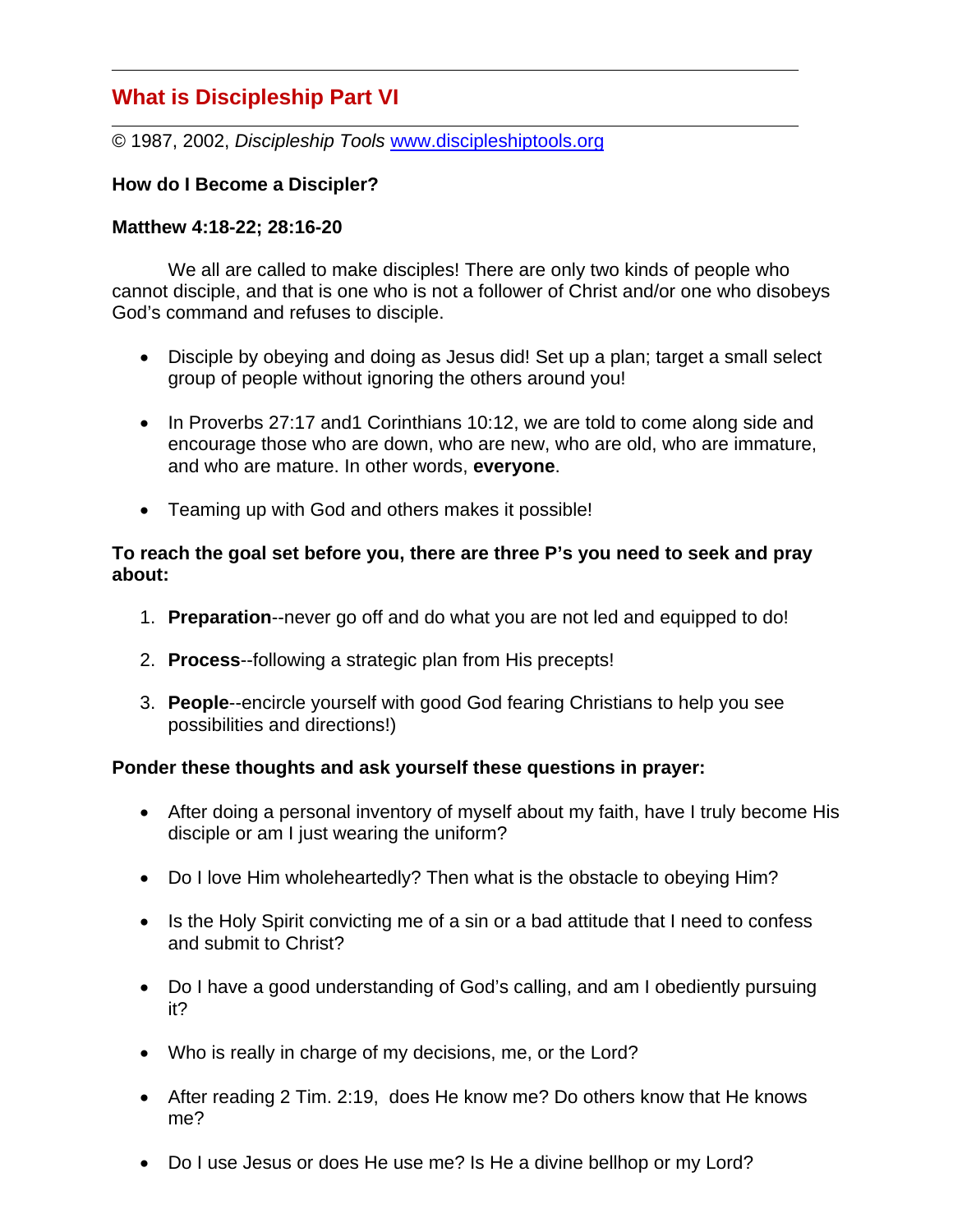- Do I constantly remind myself what I am living for, a future hope in eternity?
- Am I willing to do whatever it takes to become more like Jesus?
- Calvin said I must be willing to "regulate my life and manners according to the Scriptures! " Am I?
- Where do I need to go and what do I need to do? (Seek God's will by knowing His character and precepts from Scripture, and look in your heart. Find your spiritual gifts and what opportunities are before you. See our channel on *God's Will*!)
- Set goals for myself, as it is better to prepare than to repair! St. Francis of Assisi said, "Start by doing what is necessary; then do what is possible; and suddenly you are doing the impossible."
- Do I practice my spiritual disciplines in a consistent manner?
- Is my family in good shape?
- Have I discovered my spiritual gifts and then prioritized my ministry to complement them?
- Do I have prayer partners to provide essential support?
- Do I see the seriousness of obedience that my eternal destiny depends on? Do I realize that Jesus required His disciples to distinguish between appearance and reality, that is, between being true Christians and just going through the motions?
- What is my attitude toward myself, the people around me, my situation, the precepts of Scripture, and the opportunities and life that Christ offers me?
- If He is Lord then He is my boss and conqueror, although in His case, a loving and caring boss with my best interest in mind, and a good and gracious King! Thus, am I willing to turn over the reigns of my will to Him, not somewhat, or half way, but allow Him to be in control entirely? As St. Augustine said, "*If He is not Lord of all, then He is not Lord at all."*
- Am I afraid of failure? (If so, remember that God understands the difficulties, and it is OK to fail as long as you tried and were obedient! Remember, Jeremiah was a big failure in the eyes of his county and world, but a great man of obedience in God's eyes!)
- My focus must be on Christ, not on how to disciple. I must not let the process be my doctrine, but rather, Christ!